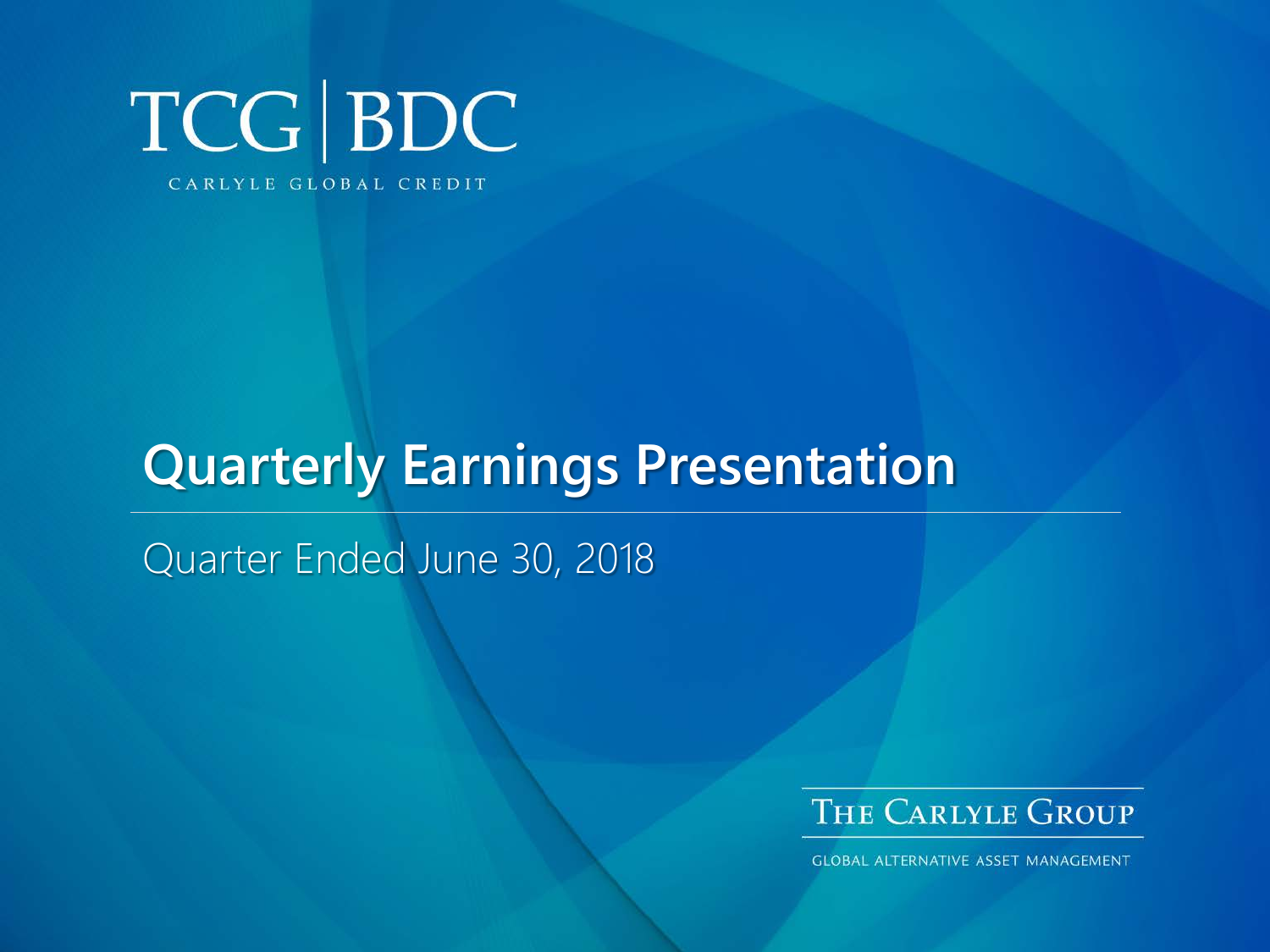### **Disclaimer and Forward-Looking Statement**

This presentation (the "Presentation") has been prepared by TCG BDC, Inc. (together with its consolidated subsidiaries, "we," "us," "our," "TCG BDC" or the "Company") (NASDAQ: CGBD) and may only be used for informational purposes only. This Presentation should be viewed in conjunction with the earnings conference call of the Company held on August 8, 2018 and the Company's Quarterly Report on Form 10-Q for the quarter ended June 30, 2018. The information contained herein may not be used, reproduced, referenced, quoted, linked by website, or distributed to others, in whole or in part, except as agreed in writing by the Company.

This Presentation does not constitute a prospectus and should under no circumstances be understood as an offer to sell or the solicitation of an offer to buy our common stock or any other securities nor will there be any sale of the common stock or any other securities in any state or jurisdiction in which such offer, solicitation or sale would be unlawful prior to the registration or qualification under the securities laws of such state or jurisdiction.

This Presentation provides limited information regarding the Company and is not intended to be taken by, and should not be taken by, any individual recipient as investment advice, a recommendation to buy, hold or sell, or an offer to sell or a solicitation of offers to purchase, our common stock or any other securities that may be issued by the Company, or as legal, accounting or tax advice. An investment in securities of the type described herein presents certain risks.

This Presentation may contain forward-looking statements that involve substantial risks and uncertainties. You can identify these statements by the use of forwardlooking terminology such as "anticipates," "believes," "expects," "intends," "will," "should," "may," "plans," "continue," "believes," "seeks," "estimates," "would," "could," "targets," "projects," "outlook," "potential," "predicts" and variations of these words and similar expressions to identify forward-looking statements, although not all forward-looking statements include these words. You should read statements that contain these words carefully because they discuss our plans, strategies, prospects and expectations concerning our business, operating results, financial condition and other similar matters. We believe that it is important to communicate our future expectations to our investors. There may be events in the future, however, that we are not able to predict accurately or control. You should not place undue reliance on these forward-looking statements, which speak only as of the date on which we make them. Factors or events that could cause our actual results to differ, possibly materially from our expectations, include, but are not limited to, the risks, uncertainties and other factors we identify in the sections entitled "Risk Factors" and "Cautionary Statement Regarding Forward-Looking Statements" in filings we make with the Securities and Exchange Commission (the "SEC"), and it is not possible for us to predict or identify all of them. We undertake no obligation to update or revise publicly any forward-looking statements, whether as a result of new information, future events or otherwise, except as required by law.

Information throughout the Presentation provided by sources other than the Company (including information relating to portfolio companies) has not been independently verified and, accordingly, the Company makes no representation or warranty in respect of this information.

The following slides contain summaries of certain financial and statistical information about the Company. The information contained in this Presentation is summary information that is intended to be considered in the context of our SEC filings and other public announcements that we may make, by press release or otherwise, from time to time. We undertake no duty or obligation to publicly update or revise the information contained in this Presentation.

TCG BDC is managed by Carlyle Global Credit Investment Management L.L.C. (the "Investment Adviser"), an SEC-registered investment adviser and a wholly owned subsidiary of The Carlyle Group L.P. (together with its affiliates, "Carlyle").

This Presentation contains information about the Company and certain of its affiliates and includes the Company's historical performance. You should not view information related to the past performance of the Company as indicative of the Company's future results, the achievement of which is dependent on many factors, many of which are beyond the control of the Company and the Investment Adviser and cannot be assured. There can be no assurances that future dividends will match or exceed historical rates or will be paid at all. Further, an investment in the Company is discrete from, and does not represent an interest in, any other Carlyle entity. Nothing contained herein shall be relied upon as a promise or representation whether as to the past or future performance of the Company or any other Carlyle entity.

 $\overline{\mathcal{L}}$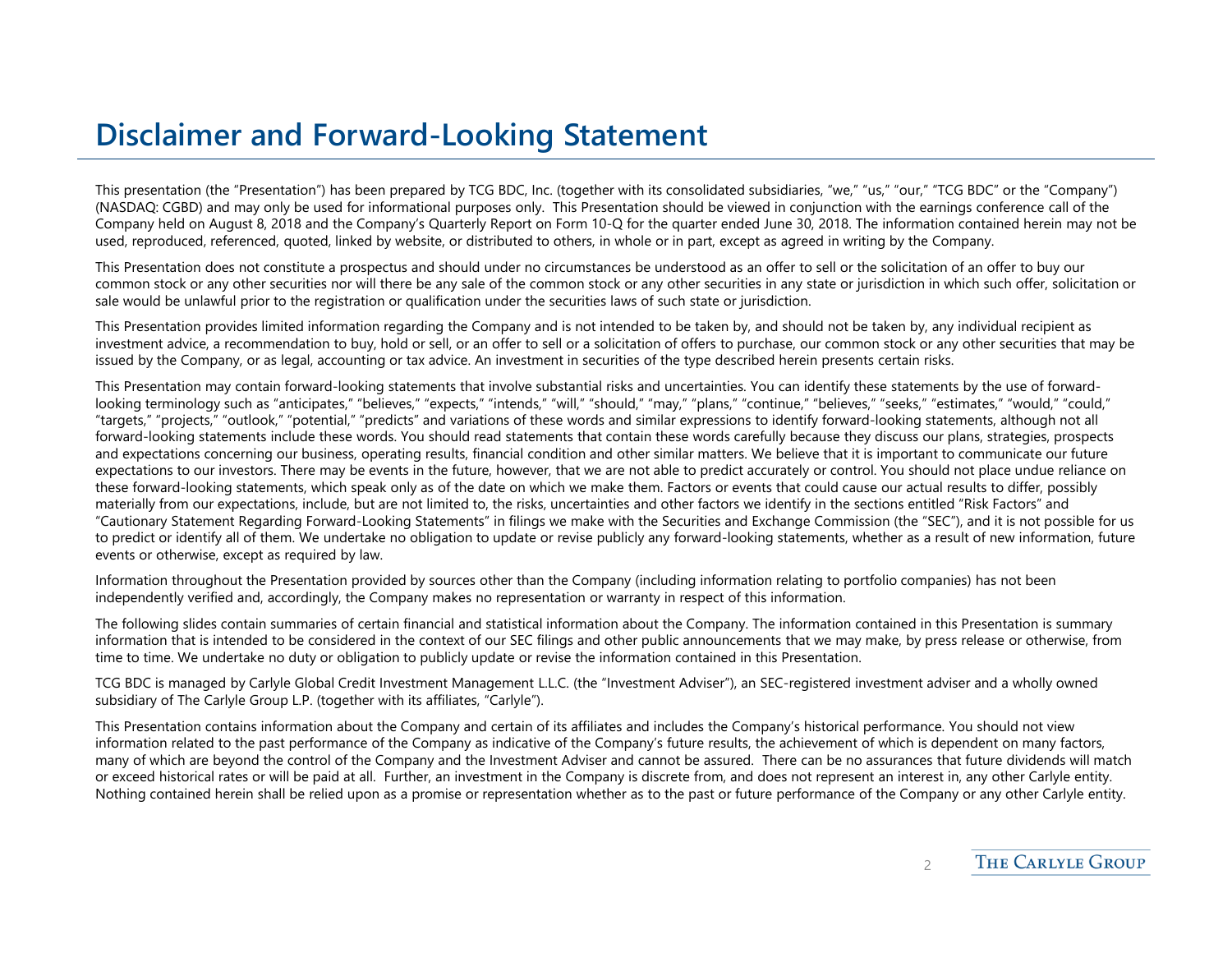# **Summary of Quarterly Results**

#### **Quarter Ended June 30, 2018**

- •New investment fundings<sup>1</sup> for the quarter ended June 30, 2018 were \$284 million and sales and repayments totaled \$233 million
- • The investment portfolio of our joint venture, Middle Market Credit Fund, LLC ("Credit Fund"), increased to \$1.14 billion at fair value as of June 30, 2018, as compared to \$1.09 billion at fair value as of March 31, 2018. For the quarter ended June 30, 2018, Credit Fund's new investment fundings<sup>1</sup> were \$121 million and sales and repayments totaled \$72 million, resulting in a net portfolio increase of \$49 million
- •Credit Fund produced a 14.7% annualized yield<sup>2</sup> to the Company for the quarter ended June 30, 2018
- • Net investment income for the quarter ended June 30, 2018 was \$0.45 per share, as compared to \$0.40 per share for the quarter ended March 31, 20183
- • The Company paid a second quarter regular dividend of \$0.37 per share, representing an annualized dividend yield of 8.3%4
- • The Company received shareholder approval to reduce its asset coverage requirement to 150%, providing immediate operational flexibility. The Company's Board of Directors subsequently approved a one-third (0.50%) reduction in the 1.50% annual base management fee rate charged by the Investment Adviser on assets financed using leverage in excess of 1.0x debt to equity
- •Net asset value per share was \$17.93 as of June 30, 2018, down from \$18.09 per share as of March 31, 2018

<sup>(1)</sup> At par/principal and excluding net change in unfunded commitments. Origination activity and resulting capital deployment is dependent on the Investment Adviser's ability to identify investment opportunities. There can guarantee that appropriate opportunities will be identified and if they are, that the Company will be selected to originate any or all such opportunities. (2) The annualized Credit Fund yield is calculated by dividing the the weighted average of the Company's investment in the subordinated loans of Credit Fund over the quarter and annualizing over 4 periods. (3) Net investment income per share is based on the weighted average shares outstan during the respective period. (4) The annualized dividend yield is calculated by dividing the declared dividend by the ending net asset value for the quarter and annualizing over 4 periods. There can be no assurance that w to earn income or pay dividends at this rate and our income and our dividends may decline. 3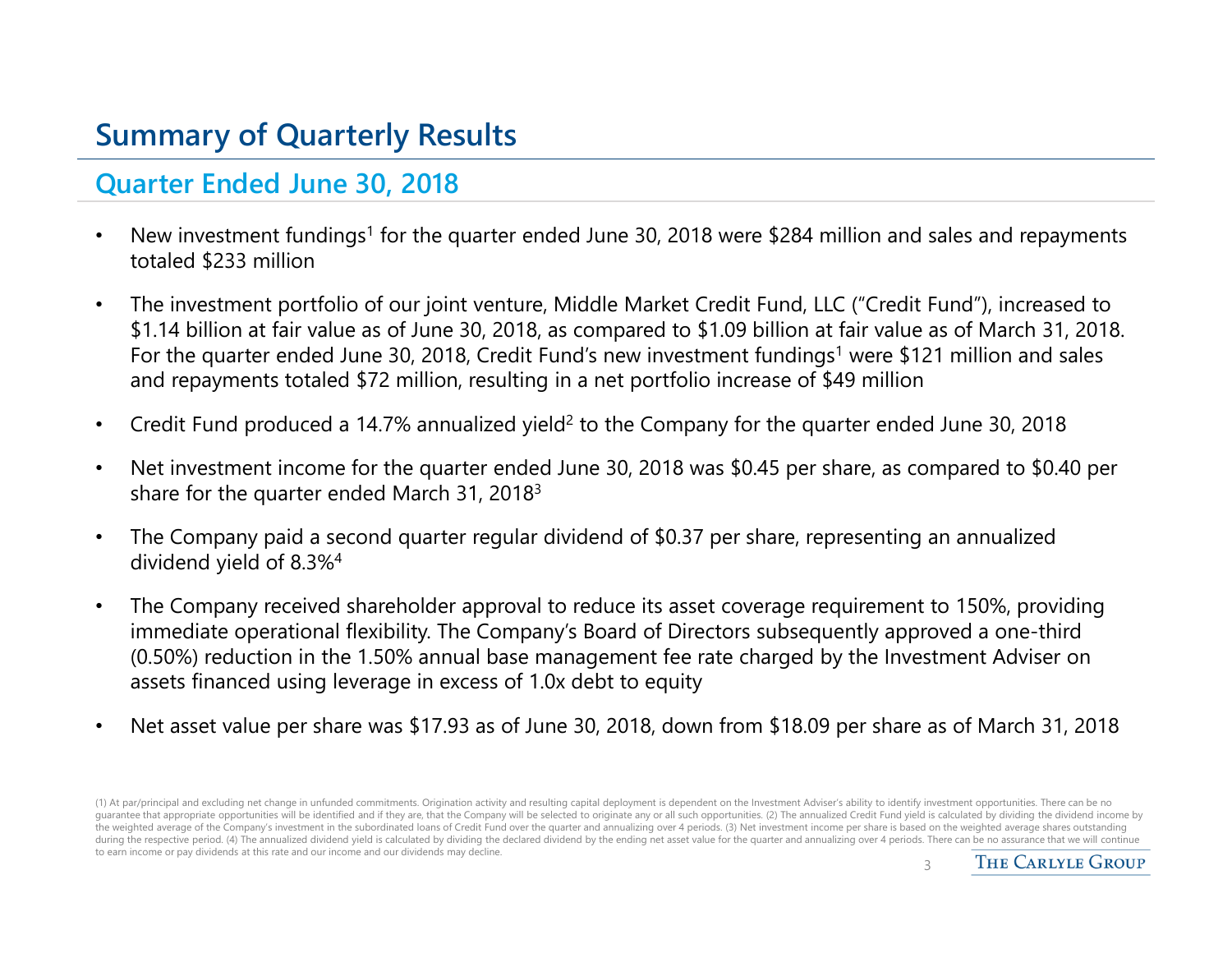# **Portfolio Highlights – New Originations – TCG BDC and Credit Fund**

#### **Combined Fair Value of Investments of TCG BDC and Credit Fund2 at June 30, 2018 of \$2,875 million1**

| (Dollar amounts in thousands and based on par/principal) | Q2 2017    | Q3 2017   | O4 2017    | O1 2018   | Q2 2018    |
|----------------------------------------------------------|------------|-----------|------------|-----------|------------|
| <b>TCG BDC Originations and Net Investment Activity</b>  |            |           |            |           |            |
| <b>Investment Fundings</b>                               | 614,154    | 316,595   | 281,725    | 120,946   | 283,685    |
| Unfunded Commitments, Net Change                         | 36,575     | 24,190    | (13, 449)  | 4,760     | 41,614     |
| Sales and Repayments                                     | (281, 258) | (68, 370) | (289, 125) | (172,003) | (232, 520) |
| <b>Net Investment Activity</b>                           | 369,471    | 272,415   | (20, 849)  | (46, 297) | 92,779     |
|                                                          |            |           |            |           |            |
| TCG BDC Total Investment Portfolio at Fair Value         |            |           |            |           |            |
| First Lien Debt                                          | 63.49%     | 64.15%    | 65.75%     | 64.92%    | 67.81%     |
| First Lien, Last-out Unitranche Debt                     | 10.38%     | 11.74%    | 12.08%     | 12.21%    | 12.09%     |
| Second Lien Debt                                         | 14.58%     | 13.69%    | 12.51%     | 11.38%    | 8.27%      |
| <b>Structured Finance Obligations</b>                    | 0.15%      | 0.13%     |            |           |            |
| Equity Investments                                       | 0.62%      | 0.69%     | 0.89%      | 0.98%     | 1.15%      |
| Investment Fund / Credit Fund                            | 10.78%     | 9.60%     | 8.77%      | 10.51%    | 10.68%     |

| Credit Fund Originations and Net Investment<br><b>Activity</b> |          |          |           |           |           |
|----------------------------------------------------------------|----------|----------|-----------|-----------|-----------|
| Investment Fundings                                            | 279,527  | 99,092   | 249,896   | 147.193   | 121,324   |
| Unfunded Commitments, Net Change                               | 15.634   | 17.695   | 7.114     | 19.138    | 32,354    |
| Sales and Repayments                                           | (36,998) | (73,960) | (84, 373) | (43, 975) | (72, 366) |
| <b>Net Investment Activity</b>                                 | 258,163  | 42,827   | 172.640   | 122.356   | 81,312    |

Please refer to the Company's Form 10-Q for the quarter ended on June 30, 2018 ("Form 10-Q") for more information. No assurance is given that the Company will continue to achieve comparable results. (1) Combined fair value of investments of TCG BDC and Credit Fund is the sum of the fair value of investments of TCG BDC and Credit Fund excluding investments by TCG BDC in Credit Fund. As of June 30, 2018, the fair value of TCG BDC's investment in Credit Fund was \$208.0 million. (2) Credit Fund is an unconsolidated Delaware limited liability company. The Company and Credit Partners USA LLC each has 50% economic ownership of Credit Fund and has commitments to fund, from time to time, capital of up to \$400 million each. Funding of such commitments generally requires the approval of the board of Credit Fund, including the board members appointed by the Company. (3) At quarter end.

THE CARLYLE GROUP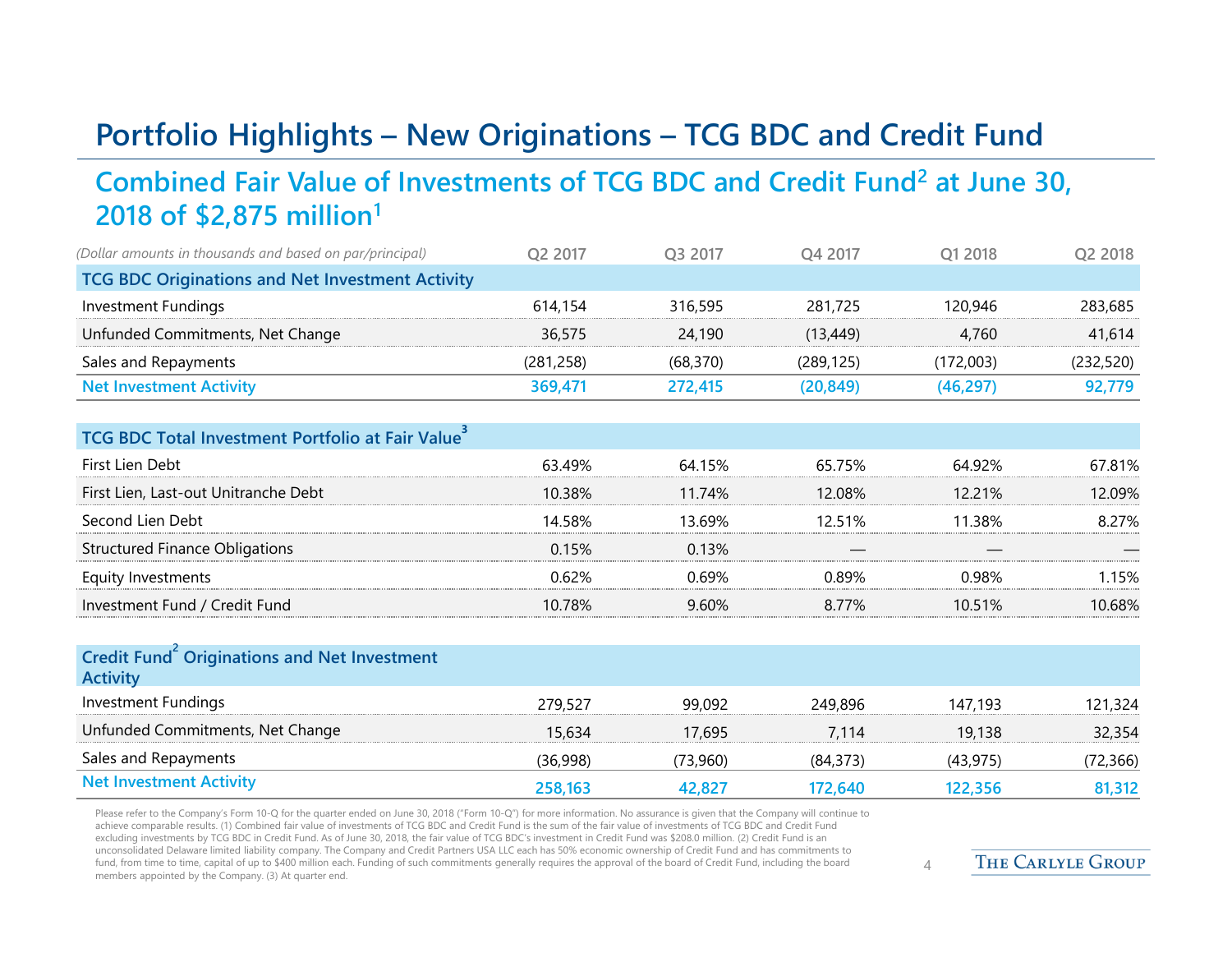### **Investment Portfolio Overview – TCG BDC**

#### **Total Fair Value of Investments of TCG BDC at June 30, 2018 of \$1,947 million**



Note: At quarter end. (1) Fair value of investments is subject to change. Past performance is no guarantee of future results. Fair value is determined in good faith by or under the direction of the Company's board of directors pursuant to the Company's valuation policy. Refer to Note 2 (Significant Accounting Policies) and Note 3 (Fair Value Measurements) airection of the Company's board of directors pursuant to the Company's valuation policy. Refer to Note 2 (Significant Accounting Policies) and Note 3 (Fair value Measurements) 5<br>to the consolidated financial statements in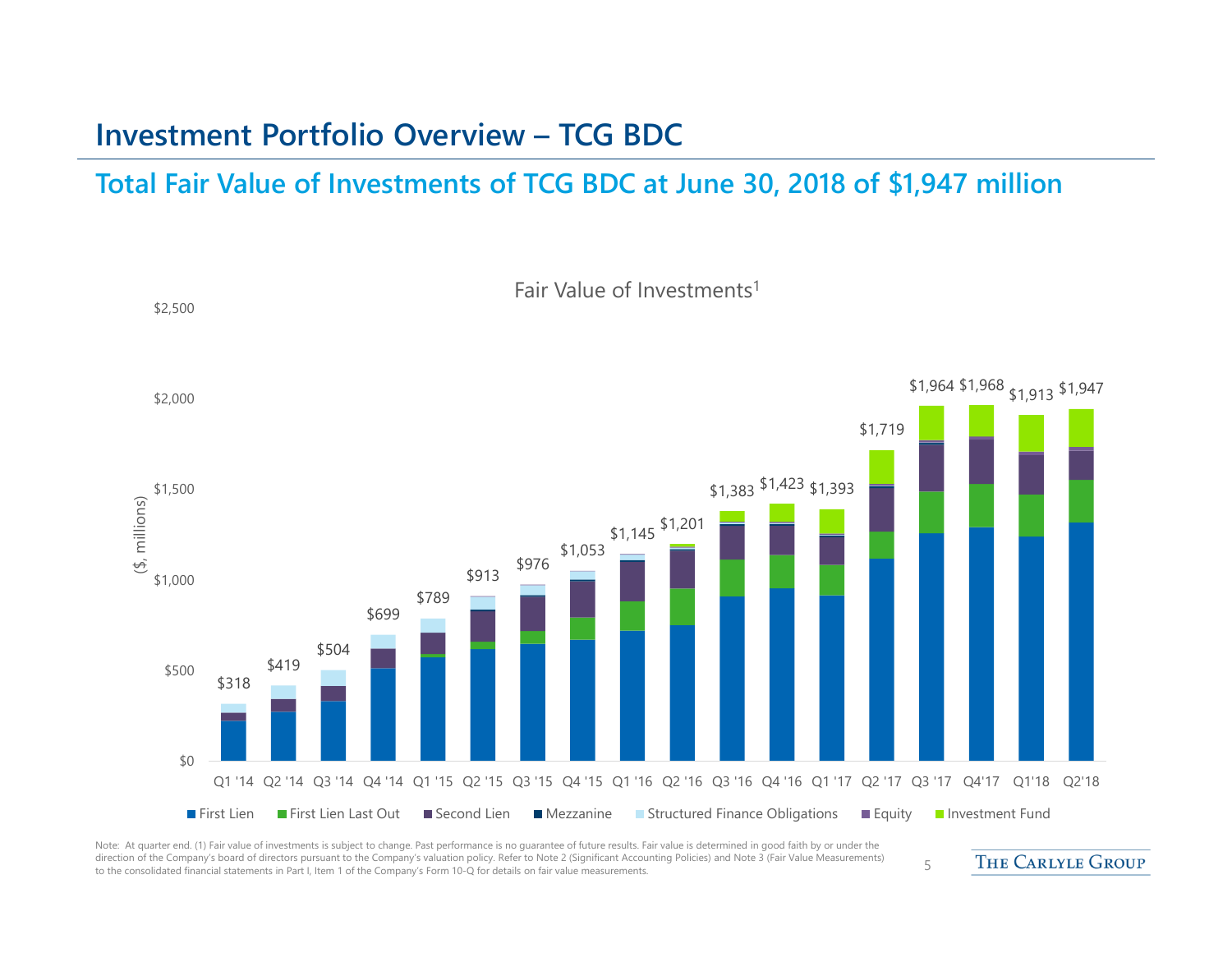### **Investment Portfolio Overview – TCG BDC and Credit Fund**

#### **Combined Fair Value of Investments of TCG BDC and Credit Fund at June 30, 2018 of \$2,875 million1**



Note: At quarter end. Fair value of investments is subject to change. Past performance is no guarantee of future results. Fair value is determined in good faith by or under the direction of the Company's board of directors pursuant to the Company's valuation policy. Refer to Note 2 (Significant Accounting Policies), Note 3 (Fair Value Measurements), and Note 5 (Middle Market Credit Fund, LLC) to the consolidated financial statements in Part 1, Item 1 of the Company's Form 10-Q for details on fair value measurements. (1) Combined fair value of investments of TCG BDC and Credit Fund is the sum of the fair value of investments of TCG BDC and Credit Fund excluding investments by TCG BDC in Credit Fund. As of June 30, 2018, the fair value of TCG BDC's investment in Credit Fund was \$208.0 million.

THE CARLYLE GROUP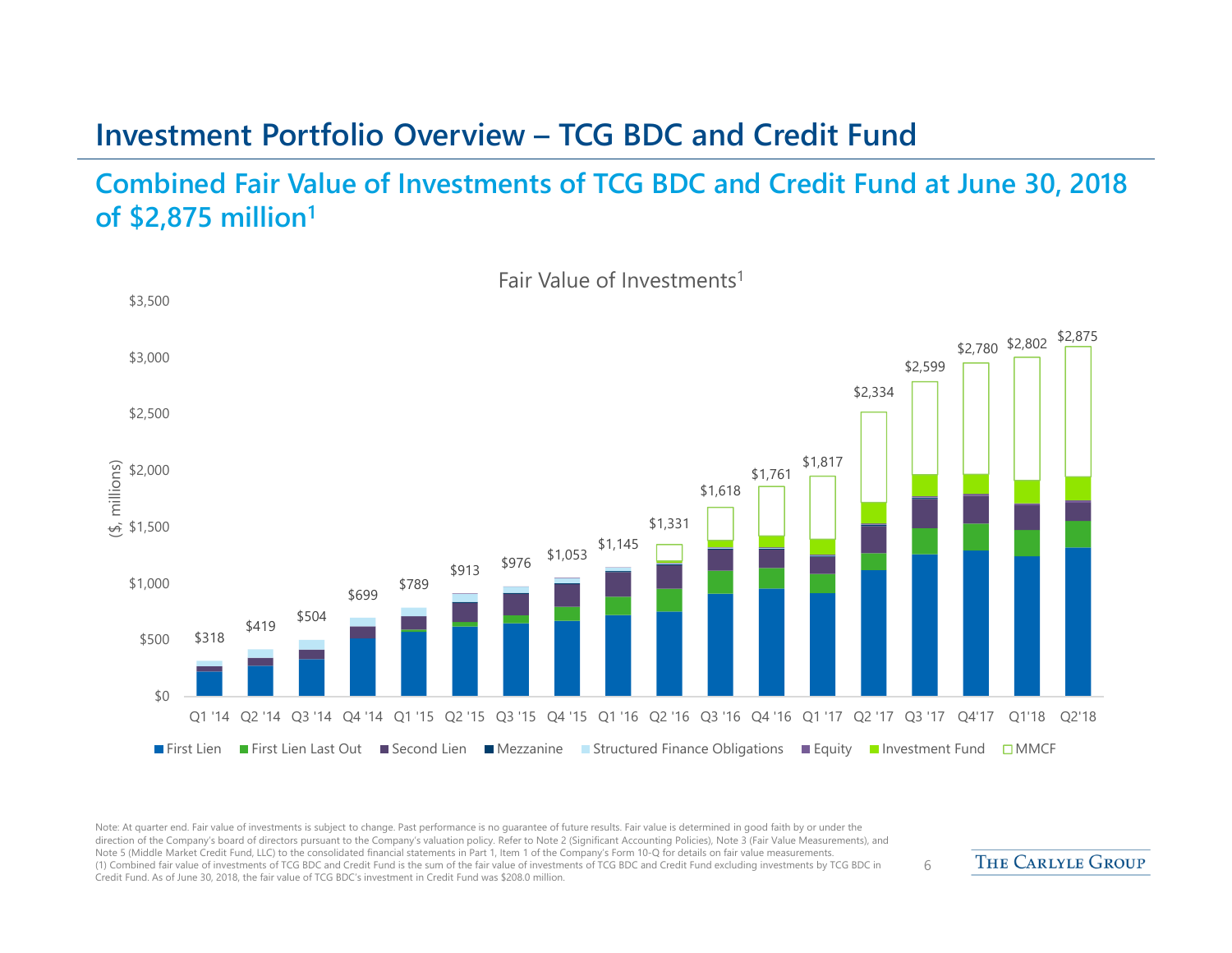## **Portfolio Summary – TCG BDC and Credit Fund**

**As of June 30, 2018**

#### **Portfolio Characteristics**

|                                             |         | <b>TCG BDC</b> Credit Fund |
|---------------------------------------------|---------|----------------------------|
| Total Investments and Commitments (\$mm)    | \$2,112 | \$1.260                    |
| Unfunded Commitments (\$mm)                 | \$165   | \$124                      |
| Investments at Fair Value (\$mm)            | \$1,947 | \$1.136                    |
| Yield of Debt Investments <sup>1</sup> (%)  | 9.16%   | 7 1 2%                     |
| Yield of Total Portfolio <sup>1,2</sup> (%) | 947%    | 7.12%                      |
| Number of Investments                       | 108     | 65                         |
| Number of Portfolio Companies               | 89      | 58                         |
| Floating / Fixed (%)                        |         | $99\%$ / $1\%$ 100% / 0%   |

**Asset Mix**

.1%

Debt

11%

12%

**TCG BDC** 

68%

Last Out

8%

#### **Diversification by Borrower**



**Industry** 

26%

15%

Energy

7



investment could differ materially from the yields presented above. Weighted average yields for TCG BDC do not include TCG BDC's investment in Credit Fund.

(2) Weighted average yields at cost of the total portfolio includes yield of debt investments, equity investments and TCG BDC's investment in Credit Fund. Actual yields earned over the life of each investment could differ materially from the yields presented above.

Credit

Fund

97%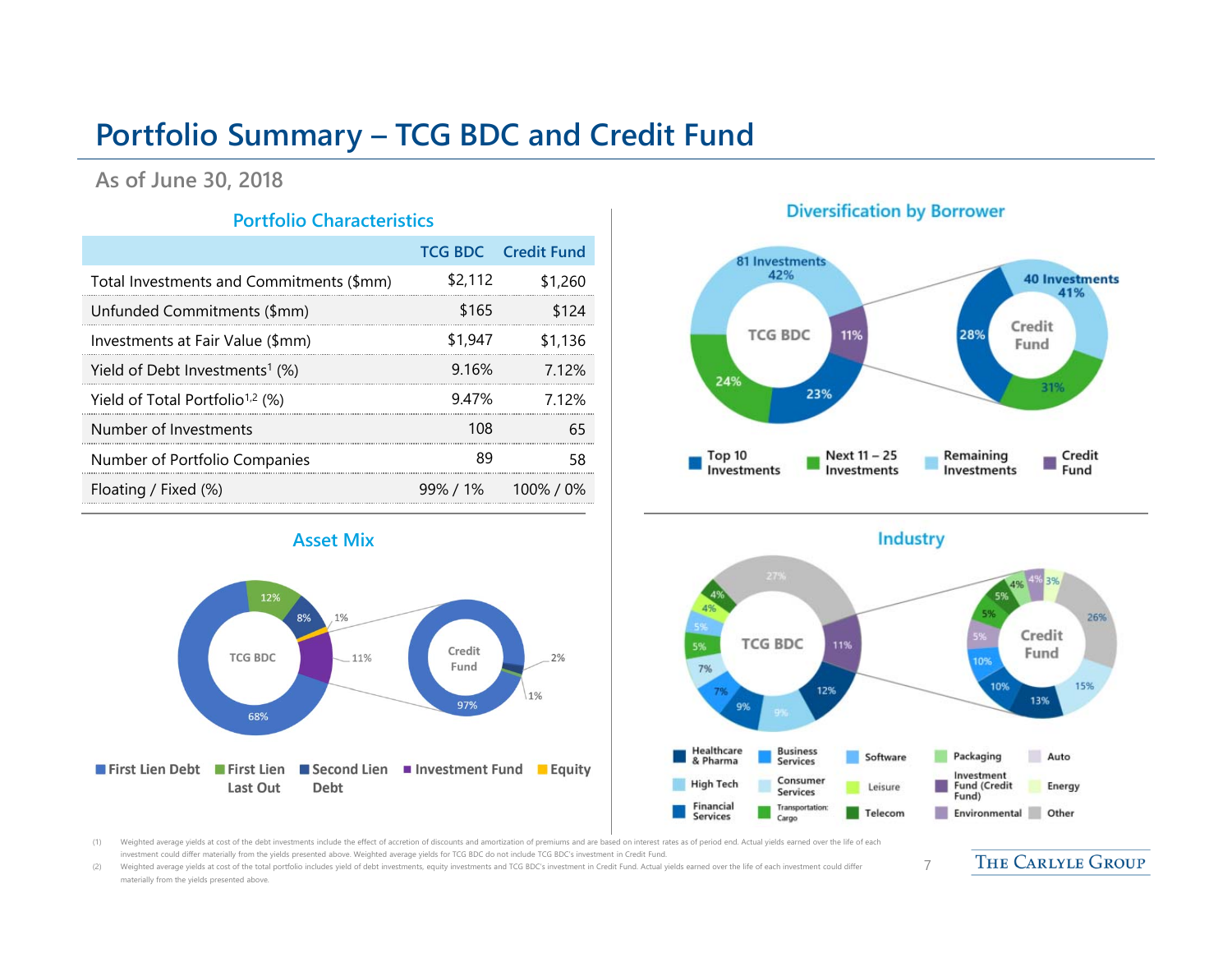# **Credit Quality of Investments – TCG BDC**

- Fundamental credit quality at June 30, 2018 remains strong with 3 borrowers on non-accrual status, representing less than 1.7% of total debt investments at fair value and 3.2% at amortized cost
- Approximately 97% of investments in our debt investment portfolio continue to have an Internal Risk Rating of 1 through 4 as of June 30, 2018

|                | <b>Portfolio Risk Ratings</b>                                                                                                                                                                                                                                                                                                                                                                                                                                                                                |               |                                                                                                                                                        |                |                 |                   |                 |  |
|----------------|--------------------------------------------------------------------------------------------------------------------------------------------------------------------------------------------------------------------------------------------------------------------------------------------------------------------------------------------------------------------------------------------------------------------------------------------------------------------------------------------------------------|---------------|--------------------------------------------------------------------------------------------------------------------------------------------------------|----------------|-----------------|-------------------|-----------------|--|
|                | (Dollar amounts in millions)                                                                                                                                                                                                                                                                                                                                                                                                                                                                                 | June 30, 2018 |                                                                                                                                                        | March 31, 2018 |                 | December 31, 2017 |                 |  |
|                | <b>Internal Risk Rating</b>                                                                                                                                                                                                                                                                                                                                                                                                                                                                                  | Fair Value    | % of Fair Value                                                                                                                                        | Fair Value     | % of Fair Value | <b>Fair Value</b> | % of Fair Value |  |
|                |                                                                                                                                                                                                                                                                                                                                                                                                                                                                                                              | 61.7          | 3.59%                                                                                                                                                  | 66.3           | 3.91%           | 73.7              | 4.15%           |  |
| $\overline{2}$ |                                                                                                                                                                                                                                                                                                                                                                                                                                                                                                              | 1,297.0       | 75.57%                                                                                                                                                 | 1,324.3        | 78.20%          | 1,399.6           | 78.74%          |  |
| 3              |                                                                                                                                                                                                                                                                                                                                                                                                                                                                                                              | 226.1         | 13.17%                                                                                                                                                 | 142.1          | 8.39%           | 170.2             | 9.57%           |  |
| 4              |                                                                                                                                                                                                                                                                                                                                                                                                                                                                                                              | 87.8          | 5.12%                                                                                                                                                  | 134.6          | 7.95%           | 103.3             | 5.81%           |  |
| 5              |                                                                                                                                                                                                                                                                                                                                                                                                                                                                                                              | 30.7          | 1.79%                                                                                                                                                  | 26.3           | 1.55%           | 30.7              | 1.73%           |  |
| 6              |                                                                                                                                                                                                                                                                                                                                                                                                                                                                                                              | 13.1          | 0.76%                                                                                                                                                  |                | $0.00\%$        |                   | 0.00%           |  |
| <b>Total</b>   |                                                                                                                                                                                                                                                                                                                                                                                                                                                                                                              | 1,716.4       | 100.00%                                                                                                                                                | 1,693.6        | 100.00%         | 1,777.5           | 100.00%         |  |
| <b>Rating</b>  | <b>Definition</b>                                                                                                                                                                                                                                                                                                                                                                                                                                                                                            |               |                                                                                                                                                        |                |                 |                   |                 |  |
|                |                                                                                                                                                                                                                                                                                                                                                                                                                                                                                                              |               | Performing - Low Risk: Borrower is operating more than 10% ahead of the Base Case                                                                      |                |                 |                   |                 |  |
|                |                                                                                                                                                                                                                                                                                                                                                                                                                                                                                                              |               | Performing - Stable Risk: Borrower is operating within 10% of the Base Case (above or below). This is the initial rating assigned to all new borrowers |                |                 |                   |                 |  |
| 3              | there is a low risk of payment default                                                                                                                                                                                                                                                                                                                                                                                                                                                                       |               | Performing - Management Notice: Borrower is operating more than 10% below the Base Case. A financial covenant default may have occurred, but           |                |                 |                   |                 |  |
| 4              | Watch List: Borrower is operating more than 20% below the Base Case and there is a high risk of covenant default, or it may have already occurred.<br>Payments are current although subject to greater uncertainty, and there is moderate to high risk of payment default                                                                                                                                                                                                                                    |               |                                                                                                                                                        |                |                 |                   |                 |  |
| 5              | Watch List - Possible Loss: Borrower is operating more than 30% below the Base Case. At the current level of operations and financial condition, the<br>borrower does not have the ability to service and ultimately repay or refinance all outstanding debt on current terms. Payment default is very likely or may<br>have occurred. Loss of principal is possible                                                                                                                                         |               |                                                                                                                                                        |                |                 |                   |                 |  |
| 6              | Watch List – Probable Loss: Borrower is operating more than 40% below the Base Case, and at the current level of operations and financial condition,<br>the borrower does not have the ability to service and ultimately repay or refinance all outstanding debt on current terms. Payment default is very likely or<br>may have already occurred. Additionally, the prospects for improvement in the borrower's situation are sufficiently negative that impairment of some or all<br>principal is probable |               |                                                                                                                                                        |                |                 |                   |                 |  |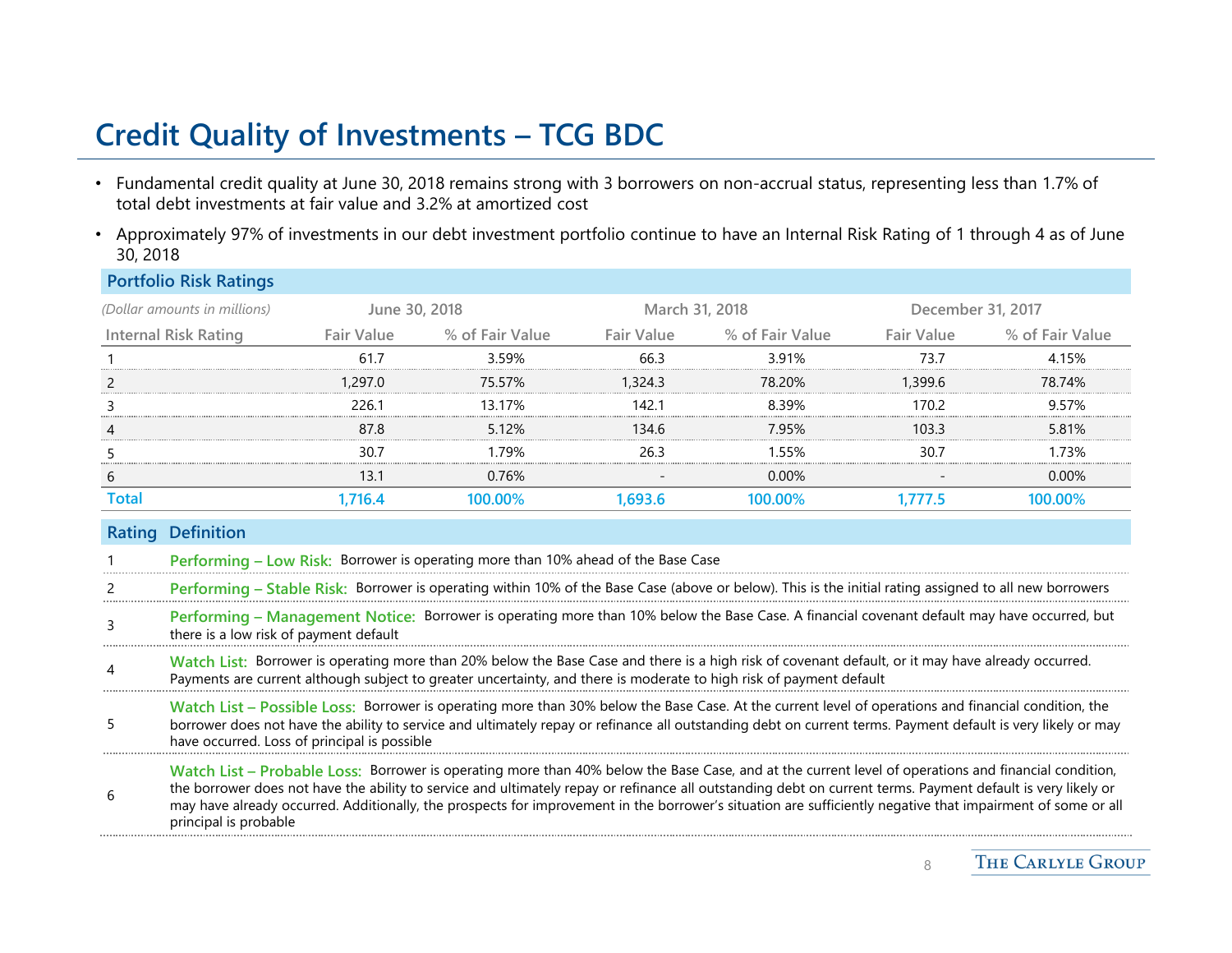# **Financial Performance Summary – TCG BDC**

| (Dollar amounts in thousands, except per share data)                        | Q2 2017   | Q3 2017   | Q4 2017   | Q1 2018   | Q2 2018   |
|-----------------------------------------------------------------------------|-----------|-----------|-----------|-----------|-----------|
| Net Investment Income Per Share                                             | 0.47      | 0.41      | 0.43      | 0.40      | 0.45      |
| Net Realized & Unrealized Appreciation (Depreciation) Per Share             | (0.13)    | 0.00      | 0.01      | (0.06)    | (0.24)    |
| Net Income Per Share                                                        | 0.34      | 0.41      | 0.44      | 0.34      | 0.21      |
| Dividends Paid Per Share                                                    | 0.37      | 0.37      | 0.49      | 0.37      | 0.37      |
| <b>Net Asset Value Per Share</b>                                            | 18.14     | 18.18     | 18.12     | 18.09     | 17.93     |
| Weighted Average Shares Outstanding for the Period (in thousands)           | 45,978    | 61,840    | 62,143    | 62,504    | 62,569    |
| Shares Outstanding at End of Period (in thousands)                          | 61,406    | 61,860    | 62,208    | 62,569    | 62,569    |
| <b>Total Fair Value of Investments</b>                                      | 1,719,473 | 1,964,117 | 1,967,531 | 1,913,459 | 1,946,792 |
| Number of Portfolio Companies                                               | 86        | 92        | 90        | 87        | 89        |
| Average Size of Investment in Portfolio Company (Notional) <sup>1</sup>     | 20,459    | 22,774    | 22,237    | 22,416    | 22,488    |
| Weighted Average all-in Yield on Investments at Amortized Cost <sup>2</sup> | 8.63%     | 8.61%     | 8.86%     | 9.24%     | 9.16%     |
| Weighted Average all-in Yield on Investments at Fair Value <sup>2</sup>     | 8.68%     | 8.66%     | 8.90%     | 9.31%     | 9.31%     |
| <b>Net Assets</b>                                                           | 1,113,743 | 1,124,353 | 1,127,304 | 1,131,857 | 1,121,812 |
| <b>Debt</b>                                                                 | 602,547   | 849,770   | 833,946   | 798,968   | 856,259   |
| <b>Debt To Equity at Quarter End</b>                                        | 0.54x     | 0.76x     | 0.74x     | 0.71x     | 0.76x     |

Note: The net asset value per share and dividends declared per share are based on the shares outstanding at each respective quarter-end. Net investment income per share<br>and net change in realized and unrealized appreciatio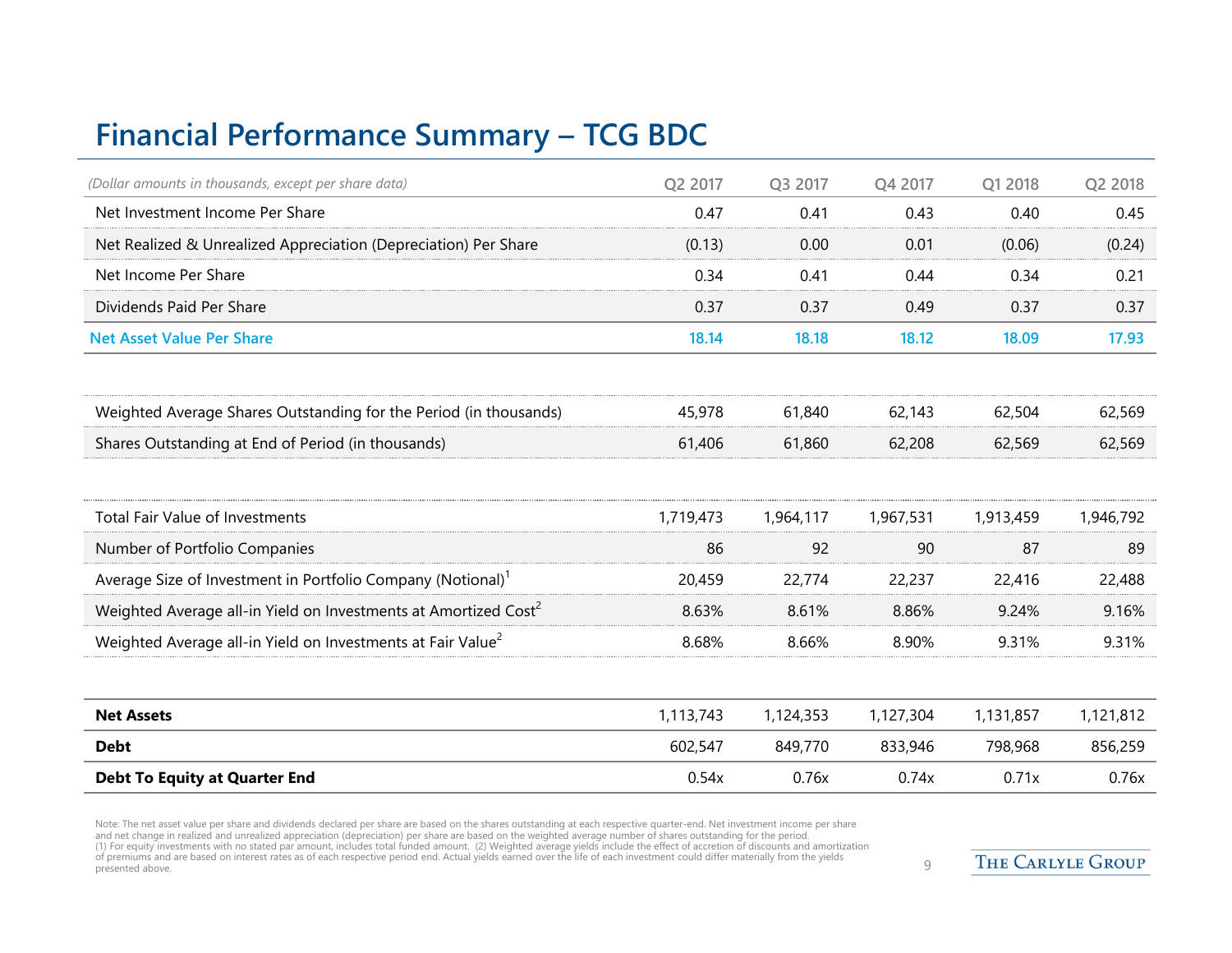# **Quarterly Statements of Financial Condition – TCG BDC**

| (Dollar amounts in thousands, except per share data)                     | Q2 2017   | Q3 2017   | Q4 2017   | Q1 2018   | Q2 2018                  |
|--------------------------------------------------------------------------|-----------|-----------|-----------|-----------|--------------------------|
| <b>Assets</b>                                                            |           |           |           |           |                          |
| Investments at Fair Value (Non-Controlled/Non-Affiliated)                | 1,520,997 | 1,760,611 | 1,779,584 | 1,695,287 | 1,722,393                |
| Investments at Fair Value (Non-Controlled/Affiliated)                    | 13,165    | 14,959    | 15,431    | 17,106    | 16,394                   |
| Investments at Fair Value (Controlled/Affiliated)                        | 185,311   | 188,547   | 172,516   | 201,066   | 208,005                  |
| Total Investments at Fair Value                                          | 1,719,473 | 1,964,117 | 1,967,531 | 1,913,459 | 1,946,792                |
| Cash & Cash Equivalents                                                  | 28,159    | 35,149    | 32,039    | 45,610    | 27,928                   |
| Receivable From Investment Sold                                          |           |           | 7,022     | 14,925    | 40,077                   |
| <b>Deferred Financing Costs</b>                                          | 3,629     | 3,734     | 3,626     | 3,441     | 3,246                    |
| Interest Receivable Non-Controlled/Non-Affiliated/Affiliated Investments | 4,358     | 4,892     | 5,108     | 6,355     | 6,158                    |
| Interest & Dividend Receivable From Controlled/Affiliated Investments    | 3,996     | 5,528     | 5,981     | 6,630     | 6,442                    |
| Prepaid Expenses & Other Assets                                          | 146       | 55        | 76        | 235       | 525                      |
| <b>Total Assets</b>                                                      | 1,759,761 | 2,013,475 | 2,021,383 | 1,990,655 | 2,031,168                |
| <b>Liabilities</b>                                                       |           |           |           |           |                          |
| Payable for Investment Purchased                                         | 4,996     |           | 9,469     | 16,919    | 8,780                    |
| Secured Borrowings                                                       | 331,597   | 578,769   | 562,893   | 527,865   | 585,105                  |
| 2015-1 Notes Payable, Net of Unamortized Debt Issuance Costs             | 270,950   | 271,001   | 271,053   | 271,103   | 271,154                  |
| Due to Investment Adviser                                                | 118       | 102       | 69        | 104       | 134                      |
| Interest & Credit Facility Fees Payable                                  | 3,830     | 4,792     | 5,353     | 5,513     | 6,166                    |
| Dividend Payable                                                         | 22,720    | 22,888    | 30,481    | 23,150    | 23,151                   |
| Base Management & Incentive Fees Payable                                 | 9,132     | 9,986     | 13,098    | 12,552    | 13,252                   |
| Administrative Service Fees Payable                                      | 120       | 100       | 95        | 125       | 113                      |
| <b>Offering Costs Payable</b>                                            | 1,128     | 36        |           |           |                          |
| Other Accrued Expenses & Liabilities                                     | 1,427     | 1,448     | 1,568     | 1,467     | 1,501                    |
| <b>Total Liabilities</b>                                                 | 646,018   | 889,122   | 894,079   | 858,798   | 909,356                  |
| <b>Net Assets</b>                                                        | 1,113,743 | 1,124,353 | 1,127,304 | 1,131,857 | 1,121,812                |
| <b>Total Liabilities &amp; Net Assets</b>                                | 1,759,761 | 2,013,475 | 2,021,383 | 1,990,655 | 2,031,168                |
| <b>Net Asset Value Per Share</b>                                         | \$18.14   | \$18.18   | \$18.12   | \$18.09   | \$17.93                  |
| Please refer to the Company's Form 10-Q for more information.            |           |           | 10        |           | <b>THE CARLYLE GROUP</b> |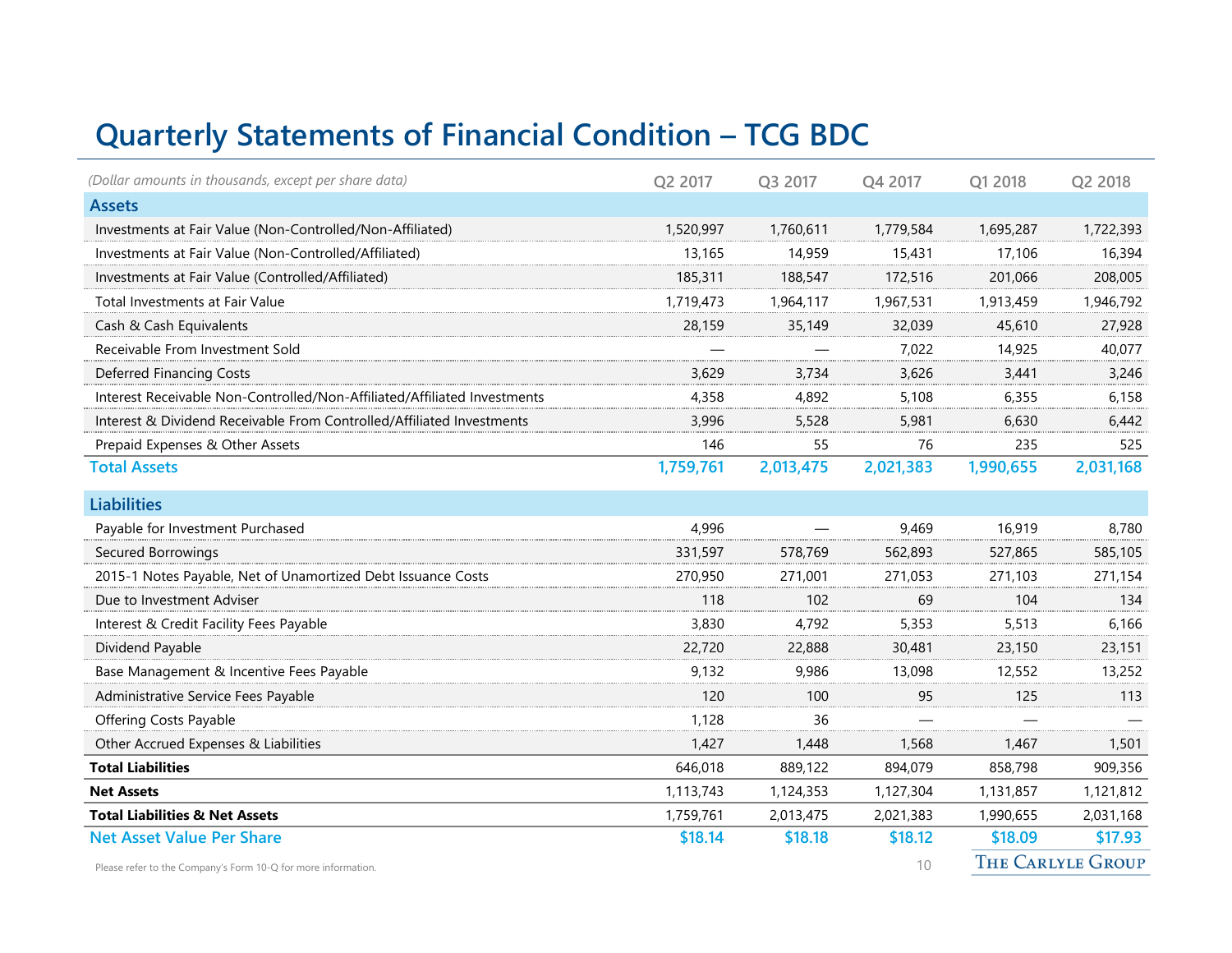# **Quarterly Operating Results – TCG BDC**

| (Dollar amounts in thousands)                               | Q2 2017  | Q3 2017 | Q4 2017 | Q1 2018 | Q2 2018   |
|-------------------------------------------------------------|----------|---------|---------|---------|-----------|
| Interest Income                                             | 30,526   | 34,740  | 40,345  | 39,494  | 41,948    |
| Payment-In-Kind Interest Income                             |          | 778     | 279     | 213     | 216       |
| Income From Credit Fund                                     | 4,172    | 5,812   | 6,260   | 6,881   | 6,698     |
| Other Income                                                | 4.046    | 1,318   | 2,626   | 895     | 3,590     |
| Total Investment Income                                     | 38,744   | 42,648  | 49,510  | 47,483  | 52,452    |
|                                                             |          |         |         |         |           |
| Management Fees (Net Of Waiver, if applicable) <sup>1</sup> | 3,771    | 4,666   | 7,473   | 7,222   | 7,266     |
| Incentive Fees <sup>2</sup>                                 | 5,361    | 5,321   | 5,625   | 5,330   | 5,984     |
| Interest Expense & Credit Facility Fees                     | 6,267    | 6,443   | 8,246   | 8,340   | 9,290     |
| Other Expenses                                              | 1,897    | 1,138   | 1,555   | 1,451   | 1,672     |
| Excise Tax Expense                                          |          |         | 95      | 10      | 30        |
| Net Expenses                                                | 17,297   | 17,568  | 22,994  | 22,353  | 24,242    |
| <b>Net Investment Income</b>                                | 21,448   | 25,080  | 26,516  | 25,130  | 28,210    |
| Net Realized and Change in Unrealized Gains & Losses        | (5, 947) | 463     | 467     | (4,041) | (15, 104) |
| <b>Net Income</b>                                           | 15,501   | 25,543  | 26,983  | 21,089  | 13,106    |

(1) Effective October 1, 2017, the pre-IPO management fee waiver of 0.50% terminated. As a result, beginning October 1, 2017, the base management fee is calculated at an annual rate of 1.50% of the Company's gross assets, excluding cash and cash equivalents. (2) Effective October 1, 2017, the Investment Adviser agreed to charge 17.5% instead of 20% with respect to the entire calculation of the incentive fee.

Note: There can be no assurance that we will continue to earn income at this rate and our income may decline. If our income declines, we may reduce the dividend we pay and the yield you earn may decline. Refer to the consolidated financial statements included in Part 1, Item 1 of the Company's Form 10-Q for additional details. 11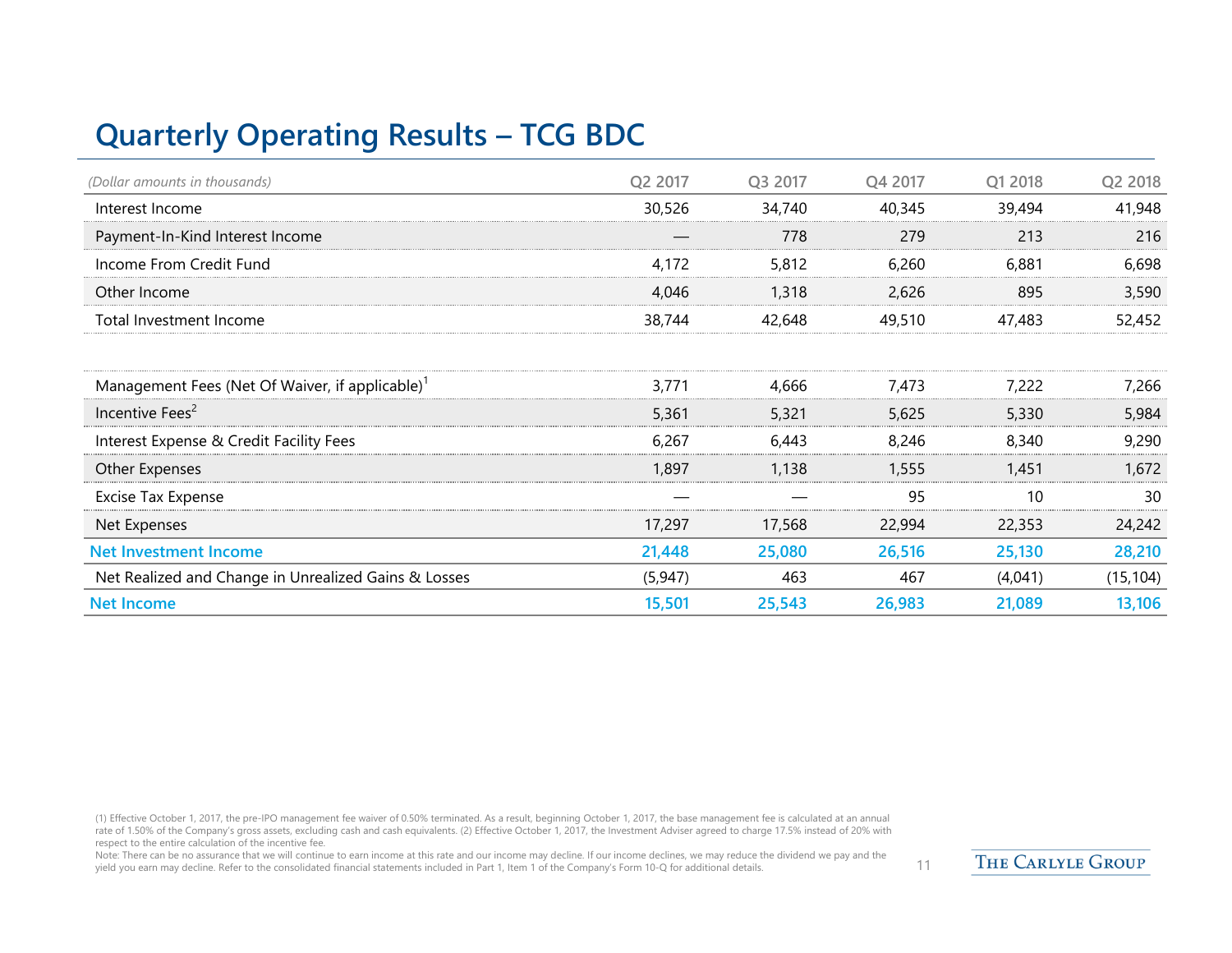#### **Net Asset Value Per Share Bridge – TCG BDC**

#### **Quarter Ended June 30, 2018 (\$)**



Note: The net asset value per share and dividends declared per share are based on the shares outstanding at each respective quarter-end. Net investment income per share thare and dividends also declared per share dideption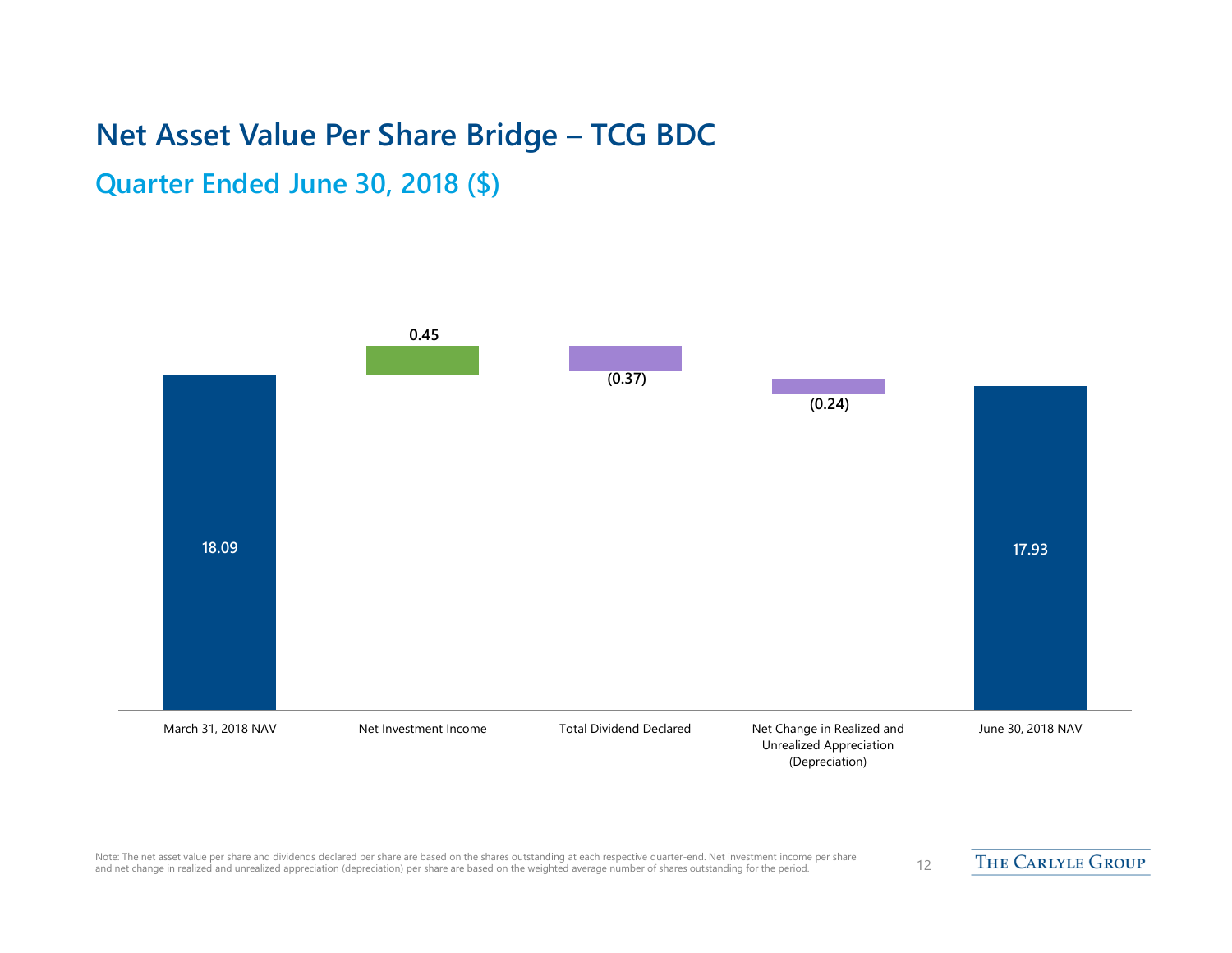### **Senior Secured Credit Facilities & Unfunded Commitments**

#### **Terms & Conditions**

| Credit Facility <sup>1</sup>             |                                                      |
|------------------------------------------|------------------------------------------------------|
| Size                                     | \$413.0 million committed                            |
| Tenor                                    | 5 years (4 year revolving); maturity date 3/21/2022  |
| Pricing                                  | LIBOR + 225 bps / 37.5 bps unused fee                |
| SPV Credit Facility <sup>1</sup>         |                                                      |
| Size                                     | \$400.0 million committed                            |
| Tenor                                    | 5 years (3 years revolving); maturity date 5/23/2022 |
| Pricing                                  | LIBOR + 200-250 bps / 50-75 bps unused fee           |
|                                          | Carlyle GMS Finance MM CLO 2015-1 LLC Notes          |
| Size                                     | \$273.0 million                                      |
| <b>Maturity Date</b>                     | 7/15/2027                                            |
| Weighted Average<br><b>Interest Rate</b> | 430bps <sup>2</sup>                                  |
| Credit Fund Sub Facility <sup>1,3</sup>  |                                                      |
| Size                                     | \$640.0 million committed                            |
| Tenor                                    | 6 years (3 years revolving); maturity date 5/22/2023 |
| Pricing                                  | LIBOR $+ 250$ bps / 50-75 bps unused fee             |
| MMCF CLO 2017-1 LLC Notes <sup>4</sup>   |                                                      |
| Size                                     | \$349.2 million                                      |
| <b>Maturity Date</b>                     | 1/15/2028                                            |
| Weighted Average<br><b>Interest Rate</b> | $409$ bps <sup>2</sup>                               |

**Debt on Company's Balance Sheet as of June 30, 2018**



#### **Unfunded Commitments**

|                                             | Par Value as of |               |   |                |
|---------------------------------------------|-----------------|---------------|---|----------------|
| (Dollar amounts in thousands)               |                 | June 30, 2018 |   | March 31, 2018 |
| Unfunded Delayed Draw Commitments           | S               | 112,170       | S | 86,813         |
| Unfunded Revolving Term Loan<br>Commitments |                 | 52,578        |   | 36.321         |
| <b>Total Unfunded Commitments</b>           |                 | 164.748       |   | 123,134        |

(1) Size represents maximum principal amount of the Facility and is subject to availability under the Facility, which is based on certain advance rates multiplied by the value of the Company's portfolio investments (subject to certain concentration limitations) net of certain other indebtedness that the Company may incur in accordance with the terms of the Facility. Middle Market Credit Fund SPV, LLC (the "Credit Fund Sub"), a Delaware limited liability company, was formed on April 5, 2016. Credit Fund Sub is a wholly-owned subsidiary of Credit Fund and is consolidated in Credit Fund's consolidated financial statements commencing from the date of its formation. (2) Weighted average interest rate, including<br>amortization of debt issuance costs on the 2015 credit facility, the Credit Fund Facility, from which Credit Fund may from time to time request mezzanine loans from the Company. The maximum principal amount of the Credit Fund credit facility, the credit Fund Facility, from which credit Fund may from time to time request mezzanine ioans from the company. The maximum principal amount of the credit Fund. 13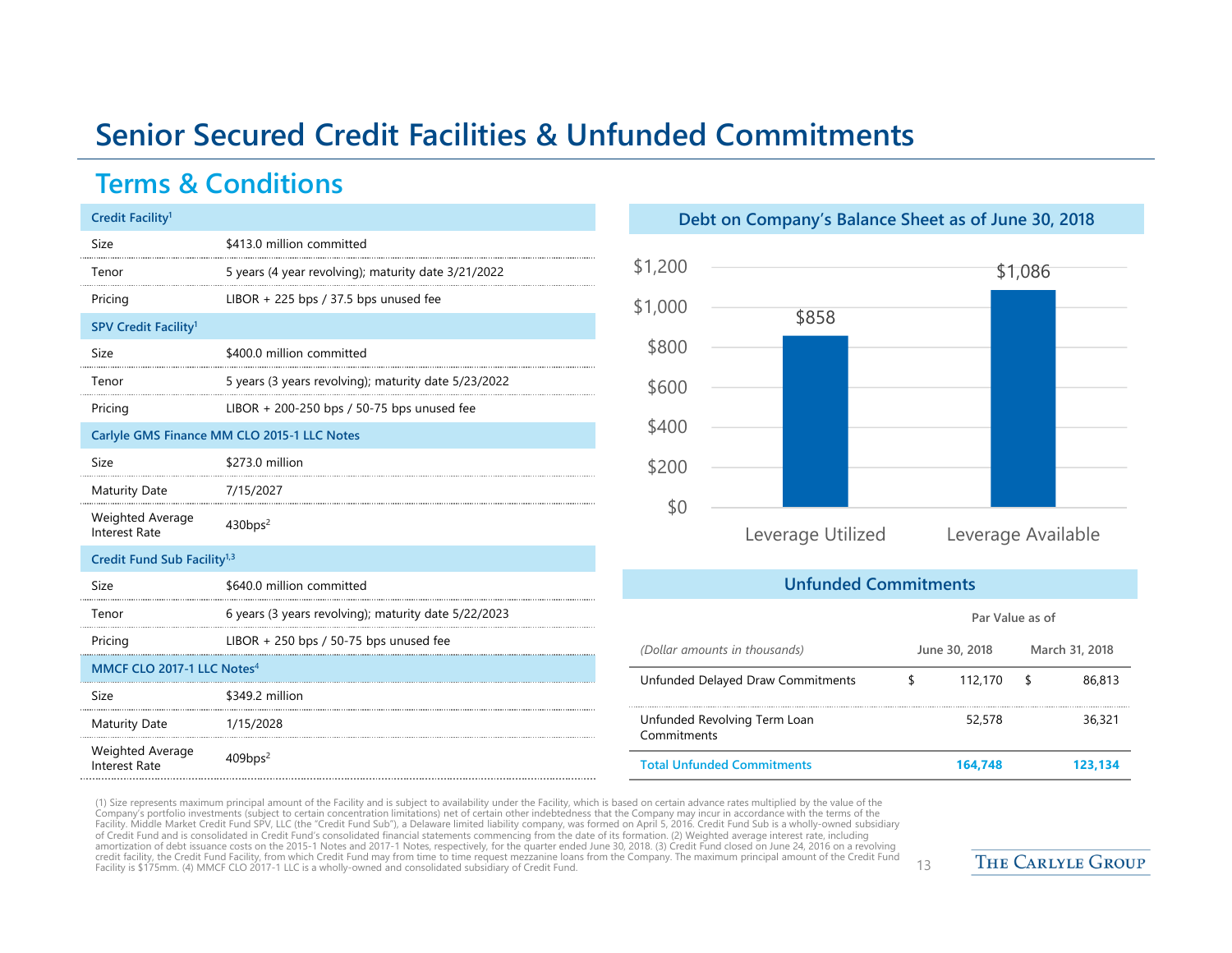# **Liquidity and Investment Capacity – TCG BDC**

- • **Cash and Cash Equivalents** 
	- –Cash and cash equivalents totaled \$27.9 million as of June 30, 2018
- $\bullet$  **Credit Facilities - Availability**
	- Credit Facility As of June 30, 2018, subject to leverage and borrowing base restrictions, we had approximately \$83.5 million of remaining unfunded commitments and approximately \$83.5 million of availability on this \$413.0 million revolving credit facilit y
	- SPV Credit Facility As of June 30, 2018, subject to leverage and borrowing base restrictions, we had approximately \$144.4 million of remaining unfunded commitments and approximately \$43.2 million of availability on this \$400.0 million revolving credit facility